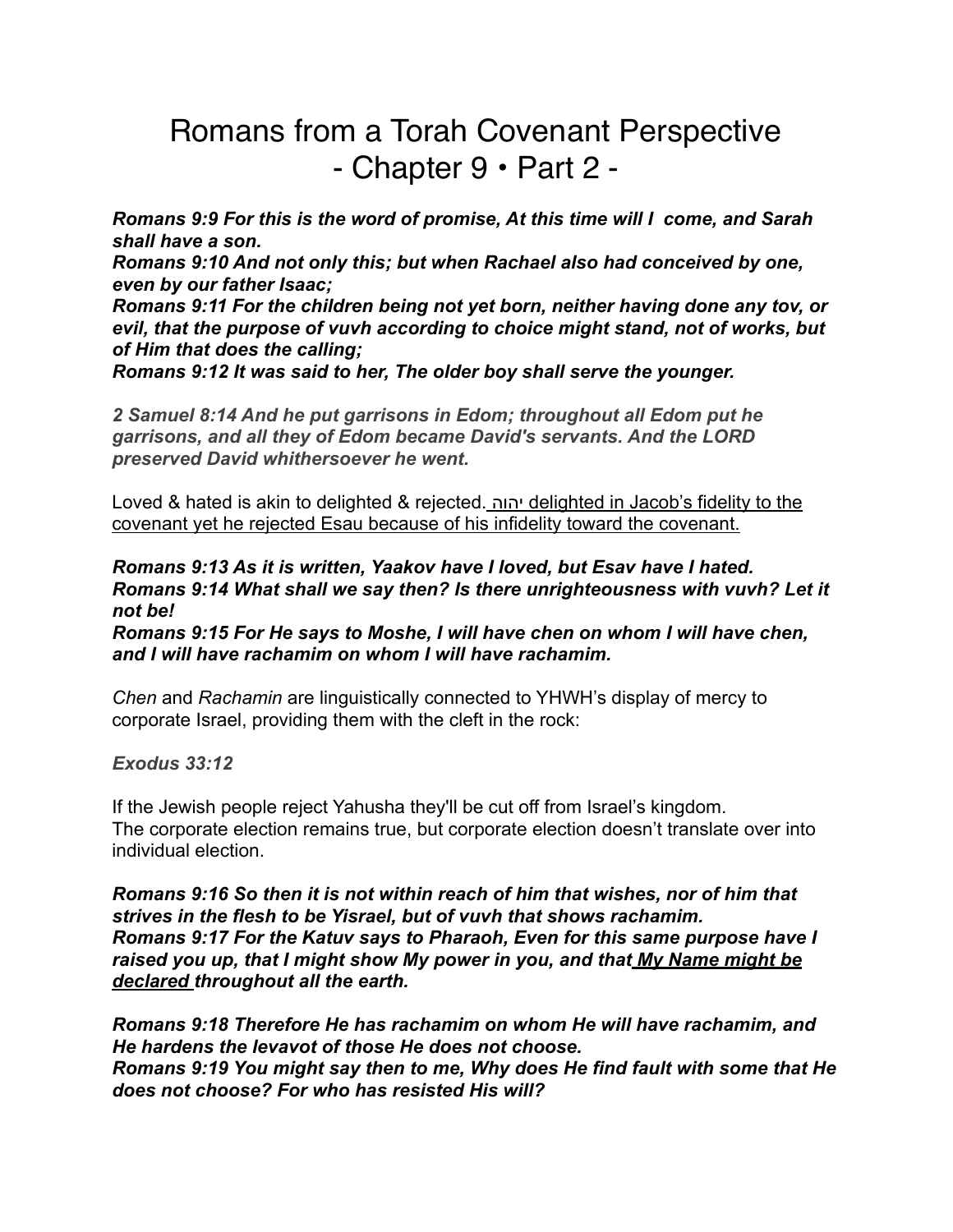**Calvinism with five points: TULIP**:

**Arminianism with five points.** 

*Romans 9:20 No but, O man, who are you that replies and talks back to vuvh? Shall the thing formed say to Him that formed it, Why have you made me this way?* 

*Romans 9:21 Does not the potter have power over the clay, from the same lump to make one vessel to honor, and another to dishonor?* 

*Romans 9:22 What if vuvh, willing to show His wrath, and to make His power known, endured with much patience the vessels of wrath prepared for destruction:* 

*Romans 9:23 And that He might make known the riches of His tifereth on the vessels of rachamim, that He had prepared beforehand for tifereth,* 

Note: the clay is formed from one lump - the seed of Jacob, Jews and non Jews spread throughout the whole earth.

Both houses have a redeemed remnant prepared to be vessels of honor.

## *Romans 9:24 Even us, whom He has called, not of the Yahudim only, but also of the nations?*

*Romans 9:25 As He says also in Hoshea, I will call them My People-Ami, who were not My People-Lo-Ami; and will call her Ruchamah, who were Lo-Ruchamah. Romans 9:26 And it shall come to pass, that in the place where it was said to them, Ye are not My People-Lo Ami; there shall they be called children of the living tvkt.* (Hosea 1:9 the *"not my peoples"* are 10-Israel - the House of Israel; this is THE MYSTERY of the New Testament).

Hosea and Gomer, her adultery and Hosea's long suffering and mercy - are יהוה and Israel respectively, the Golden calf adultery, Israel's later divorce and the eventual reunification.

Note the direct connection between the latter-day *"nations,"* and the House of Israel; or Ephraim of Hosea chapter 1 verses 8-9, and chapter 2 verse 23!

*Hosea 2:1: Say ye unto your brethren, Ammi; and to your sisters, Ruhamah. 2 Plead with your mother, plead: for she is not my wife, neither am I her husband: let her therefore put away her whoredoms out of her sight, and her adulteries from between her breasts;*

*Hosea 2:23: And I will sow her unto me in the earth; and I will have mercy upon her that had not obtained mercy; and I will say to them which were not my people, Thou art my people; and they shall say, Thou art my God.*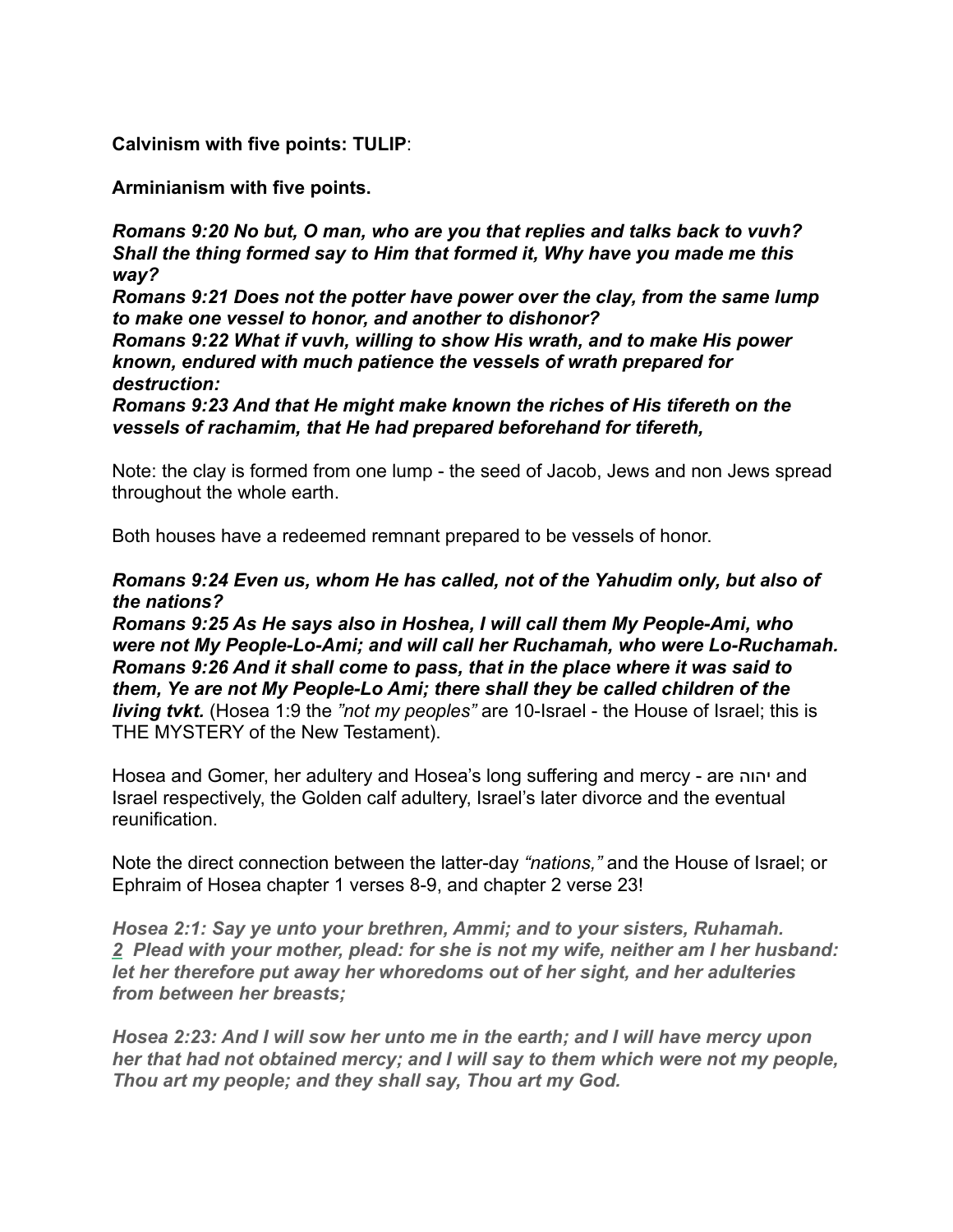*Hosea 4:6: My people are destroyed for lack of knowledge: because thou hast rejected knowledge, I will also reject thee, that thou shalt be no priest to me: seeing thou hast forgotten the law of thy God, I will also forget thy children*

*Hosea 6:1 Come, and let us return unto the LORD: for he hath torn, and he will heal us; he hath smitten, and he will bind us up. 2 After two days will he revive us: in the third day he will raise us up, and we shall live in his sight.* 

*Hosea 8:1 Set the trumpet to thy mouth. He shall come as an eagle against the house of the LORD, because they have transgressed my covenant, and trespassed against my law.* 

*Matthew 7:21 Not every one that saith unto me, Lord, Lord, shall enter into the kingdom of heaven; but he that doeth the will of my Father which is in heaven. 22 Many will say to me in that day, Lord, Lord, have we not prophesied in thy name? and in thy name have cast out devils? and in thy name done many wonderful works?23 And then will I profess unto them, I never knew you: depart from me, ye that work iniquity.* 

*Matthew 8:10 For I am a man under authority, having soldiers under me: and I say to this man, Go, and he goeth; and to another, Come, and he cometh; and to my servant, Do this, and he doeth it. When Jesus heard it, he marvelled, and said to them that followed, Verily I say unto you, I have not found so great faith, no, not in Israel.11 And I say unto you, That many shall come from the east and west, and shall sit down with Abraham, and Isaac, and Jacob, in the kingdom of heaven. 12 But the children of the kingdom shall be cast out into outer darkness: there shall be weeping and gnashing of teeth.* 

## *Romans 9:27 Yeshayahu also cries on behalf of Yisrael, Though the number of b'nai Yisrael be as the sand of the sea; only a remnant shall be saved:*

*Romans 9:28 For He will finish the work, and cut it short in tzedakah: because a short work will the Master vuvh make upon the earth.* 

*Romans 9:29 And as Yeshayahu said before, Except the Master vuvh tzevaoth had left us a surviving remnant, we would have been as Sedom, and been made like Amora.* 

*Romans 9:30 What shall we say then? That the nations, who followed not after the law of tzedakah, have attained tzedakah, even the tzedakah that comes by emunah.* 

*Romans 9:31 But Yisrael, which followed after the law of tzedakah, has not attained the law of tzedakah.* (the Torah of tzedakah - the Torah-tzadik - what division of Torah is connected the Malki-Tzedik covenants of promise and made possible by Messiah?)